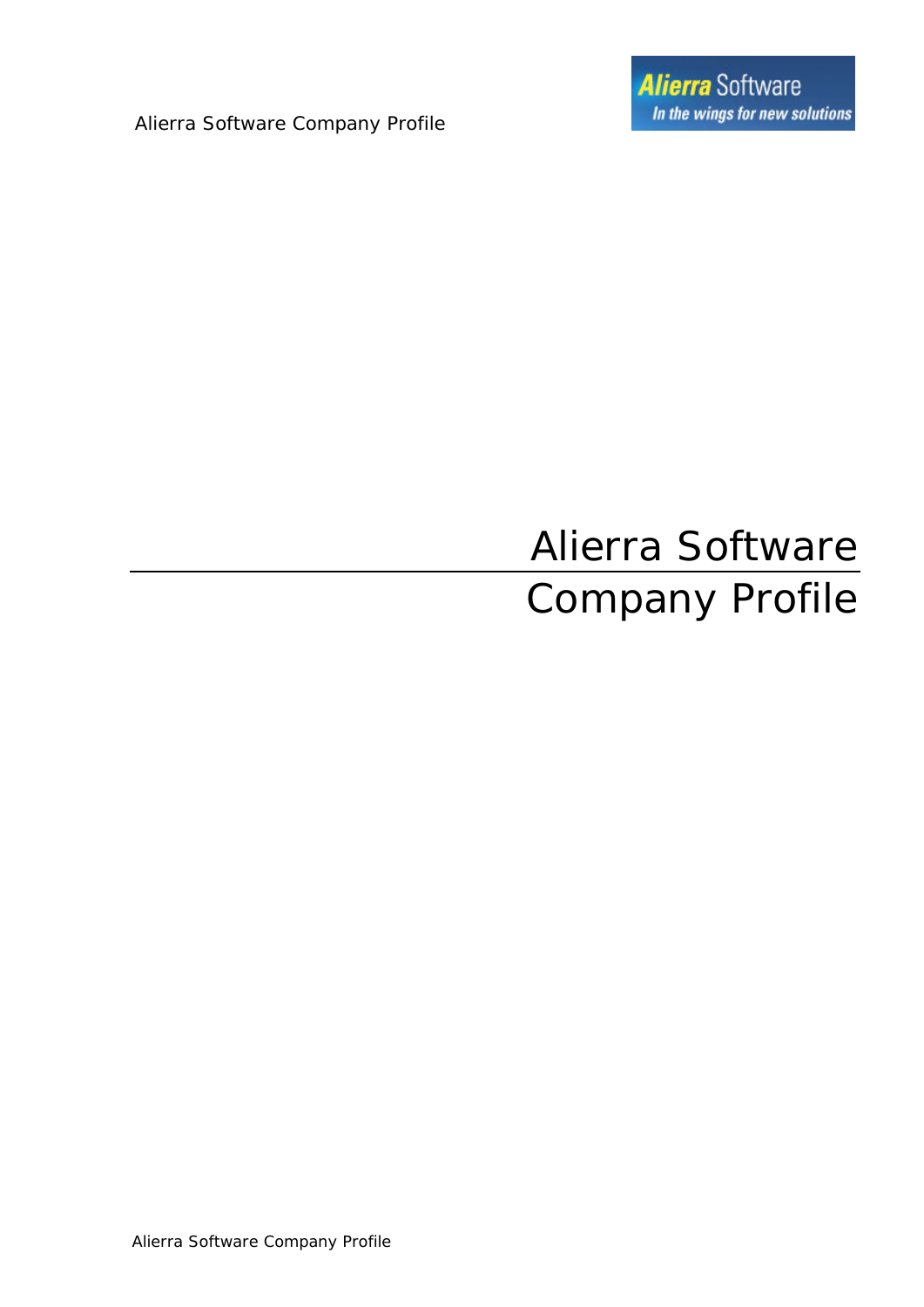### **Table of Contents**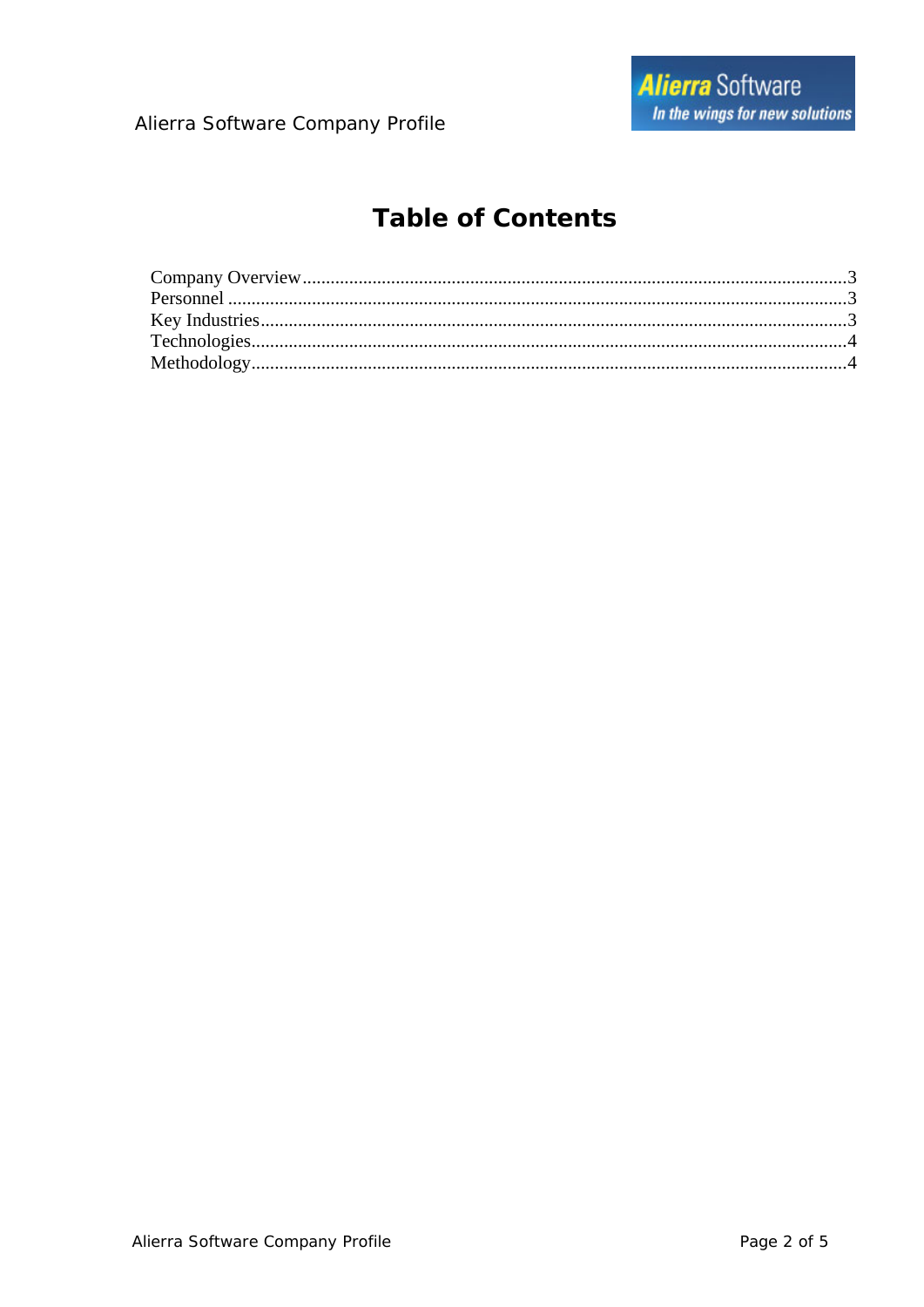### *Company Overview*

<span id="page-2-0"></span>Alierra Software is an international software development company based in the USA with its branches in Western Europe. We employ highly qualified software development engineers in several countries; however, as a US registered company, we can provide our clients with the security and operational development framework they require.

The company was founded at the beginning of the millennium as a branch of Alierra<sup>TM</sup> by a team of enthusiastic IT specialists who wanted to overcome the routine and create a company that would act in the market not only for business success but for the sake of Technology itself. Thus, the mission of the company was defined – to contribute to forward-looking transformation of the society through software development.

Over 5 years of work, we have developed a range of solutions and gained ample experience in the services we offer: Custom Software Development, E-commerce Solutions Development, Elearning Solutions Development, Web development, Legacy Applications Reconstruction, Project Recovery, Consulting, Quality Assurance.

Our specialists have been providing software development services for multiple clients from USA, Great Britain and other countries, starting from small companies and continuing with very big clients, such as a well-known UK oil-mining company. Over 5 years, we have completed different kinds of projects; and we specialize in automation of business processes used by our clients.

### *Personnel*

 $CEO - 1$ Project Coordinator/General managers - 2 Marketing  $-3$ Project Managers - 7 IT/Business Analysts - 10 Senior developers/Architects - 12 Developers -30 QA enginners/Testers/Tech. Writers – 8

## *Key Industries*

- E-commerce
- Banking and finance
- Retail and Distribution
- Mass Media and Entertainment
- Medicine and Healthcare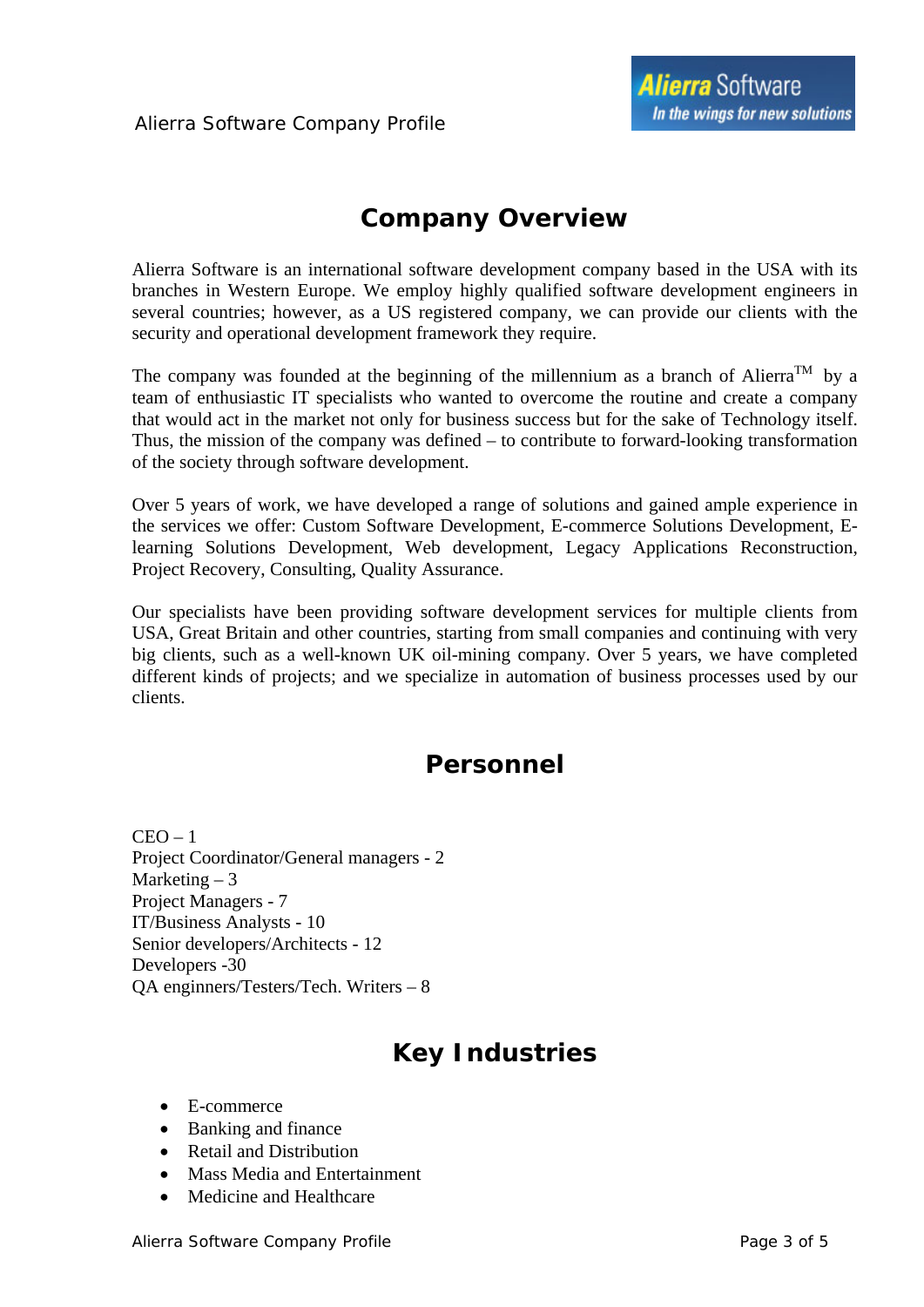### *Technologies*

<span id="page-3-0"></span>Our company has gained extensive expertise in Microsoft technologies:

- **Microsoft .NET.** 
	- o **ASP.NET (Web Forms, Web Controls)**
	- o **Windows Forms, Windows Controls**
	- o **ADO.NET**
	- o **Enterprise Services (COM+, MSMQ)**
	- o **XML Web Services**
	- o **Remoting**
	- o **Mobile Toolkit**
	- o **Interoperability (COM, PInvoke)**
	- o **C#, J#, VB.NET, Managed C++**
- **SharePoint Portal**
- **BizTalk Server**
- **MS SQL**

## *Methodology*

In developing our project execution model, we at Alierra Software adhere to the international standards like CMMI-SW, Rational Unified Process and ISO 9001:2000 to make the project flow easy and transparent for the client. Every project has its 5 stages, which are:

- 1. Inception
- 2. Requirements Management
- 3. Software Solution Development
- 4. Product Integration
- 5. Quality Assurance

#### **Inception**

This is when the initial requirements collection takes place – our business analysts and software architects will carefully study your requirements to prepare a comprehensive proposal. You don't have to provide us with structured documentation. Just let us know your thoughts and expectations, and our specialists will work on defining all the details by asking you some questions and offering our ideas on your project. The proposal is free for you and has no obligations.

#### **Requirements Management**

At this stage we will clearly describe your requirements in project documentation. Our specialists will prepare a proposal describing the product's performance, technologies, design